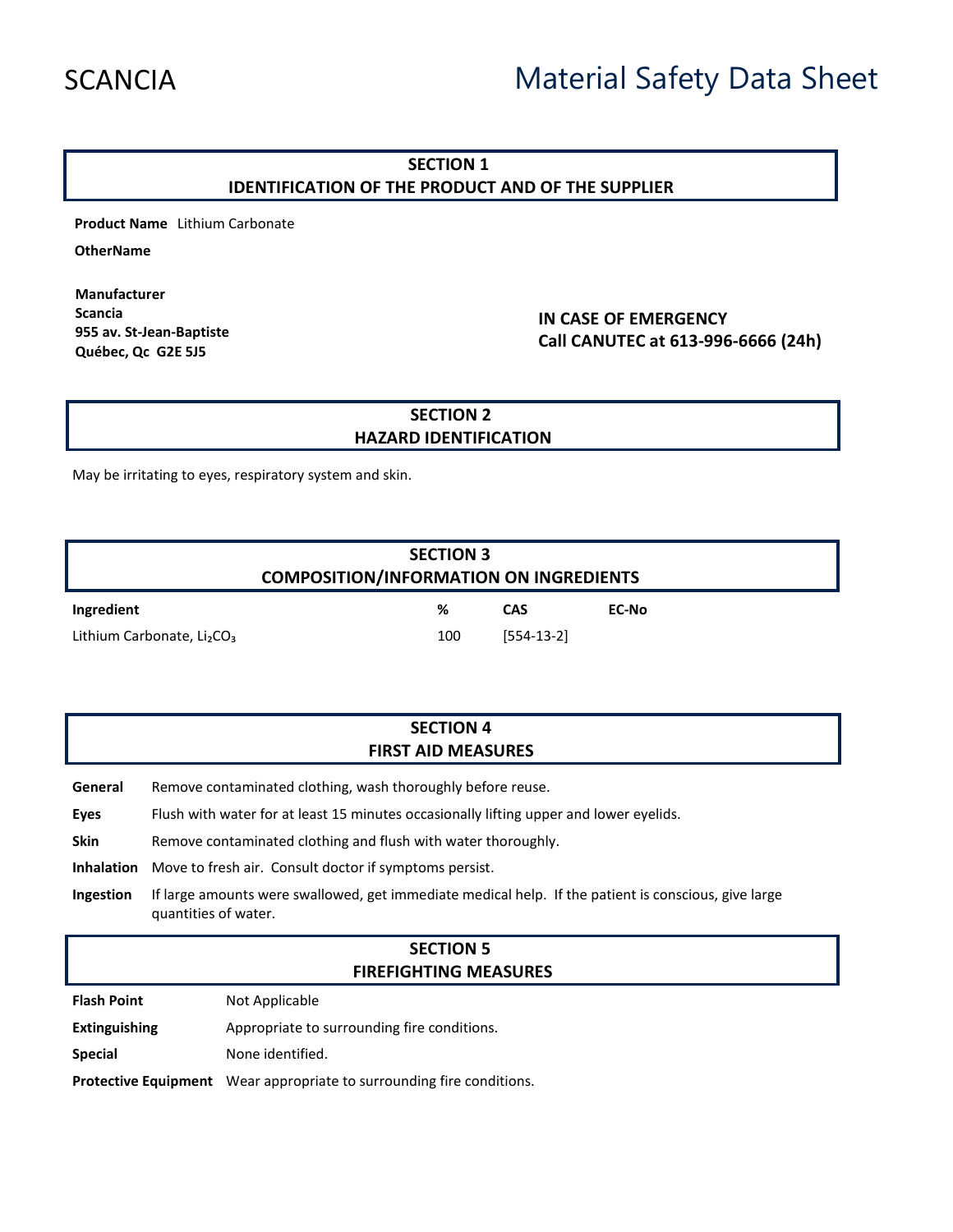#### **SECTION 6 ACCIDENTAL RELEASE MEASURES**

Use a vacuum system equiped with an appropriate fine particule collector.

## **SECTION 7 HANDLING AND STORAGE**

Have an immediate availability of an eye wash in case of emergency. Store at room temperature. Keep the container tightly closed.. Use good Laboratory Practice when working with any chemical whether it is considered hazardous or not.

#### **SECTION 8 EXPOSURE CONTROLS/PERSONAL PROTECTION**

Wear goggles and gloves. Use respirator if particles are raised when using this.

## **SECTION 9 PHYSICAL AND CHEMICAL PROPERTIES**

| <b>Form</b>                         | Solid               | <b>Boiling point</b> |                         |
|-------------------------------------|---------------------|----------------------|-------------------------|
| <b>Molecular weight</b>             | 73,89 g/mol         | Solubility           | 13,1 g/l (water, 20 °C) |
| Appearance                          |                     | <b>Flash point</b>   |                         |
| <b>Density</b>                      | $2,11$ g/ml (20 °C) | Decomposition temp.  |                         |
| рH                                  |                     | Flammability         | Inflammable             |
| melting point/freezing point 732 °C |                     | Vapor pressure       |                         |

#### **SECTION 10 STABILITY AND REACTIVITY**

| <b>Stability</b> | Stable under normal storage and use. |  |
|------------------|--------------------------------------|--|
|                  |                                      |  |

**Reactivity No information.** 

- **Hazardous reactions** No information.
- **Conditions to avoid** No information.
- **Matériaux incompatible** No information. No information.
- **Hazardous decomposition**

### **SECTION 11 TOXICOLOGICAL INFORMATION**

**General** May irritate skin. Taken orally, Lithium salts can cause nausea, vomiting and abdominal pain. Central nervous system effects including slurred speech, blurred vision, dizziness, sensory loss, convulsions and stupor have been reported. Chronically, lithium effects the central nervous system, kidneys, gastrointestinal tract and causes Dermatological reactions. May cause fatigue, weight loss and thyroid disturbance. Signs of lithium poisoning are anorexia, general weakness, dehydration and dryness of the mouth

**Toxicity** No Information available